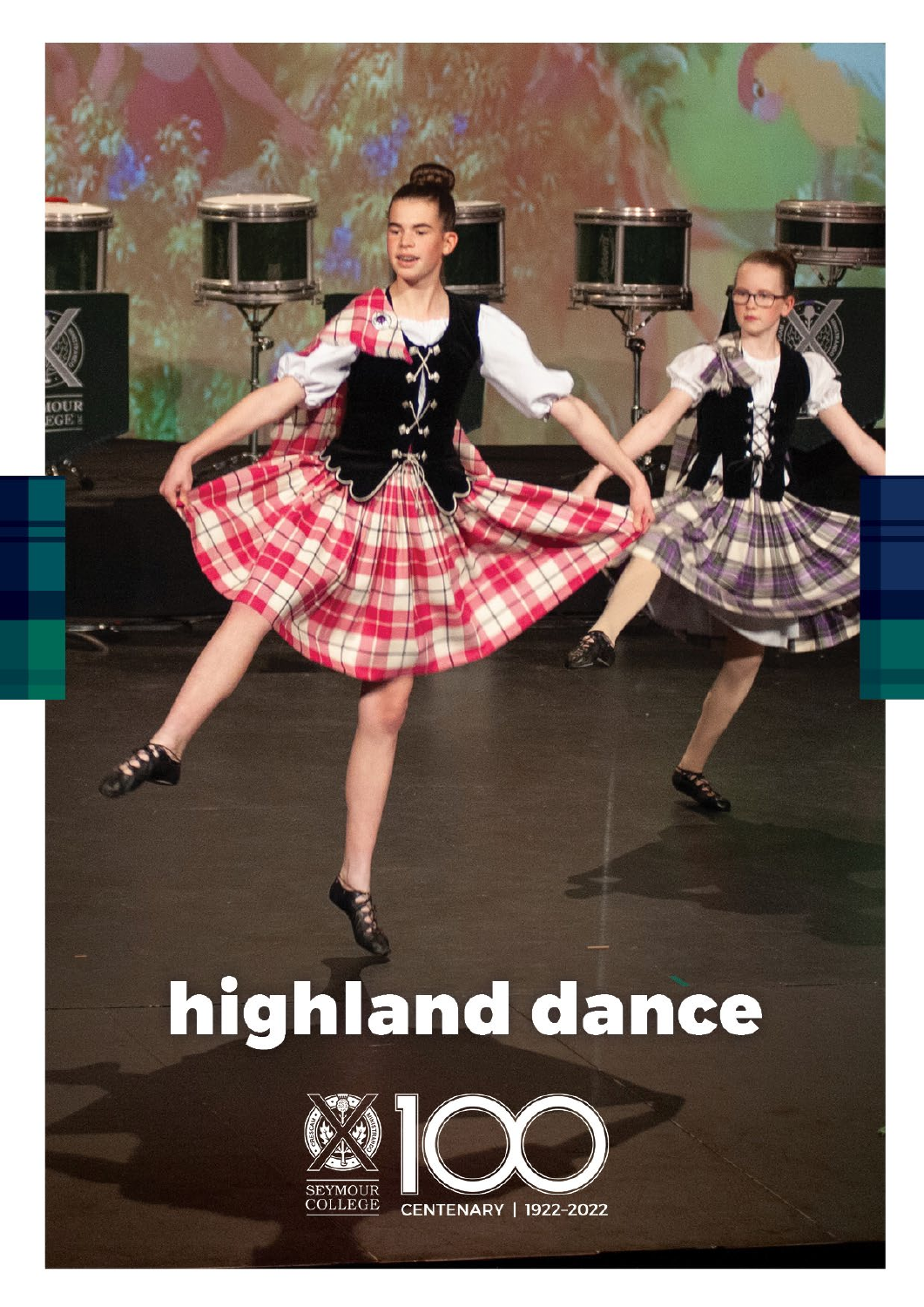## **2022 Timetable**

| <b>Monday</b> |                 | <b>Tuesday</b> |                         |
|---------------|-----------------|----------------|-------------------------|
| 3.30pm        | <b>Kilties</b>  | 3.30pm         | <b>Highland Fairies</b> |
| 4.30pm        | CPA Stage       | 4.15pm         | <b>McGregor Hall</b>    |
| 4.00pm        | <b>Thistles</b> | 3.30pm         | <b>Scotties</b>         |
| 5.30pm        | CPA Stage       | 4.30pm         | <b>McGregor Hall</b>    |

Please note: Some classes may notproceed if enrolments are below required levels.

**Early Years and Prep classes for 3 to 5 year olds** 

**Junior School classes** 

Middle/Senior School classes

## For more information about Highland Dancing, please contact Iain Small via email at [ismall@seymour.sa.edu.au](mailto:ismall@seymour.sa.edu.au)